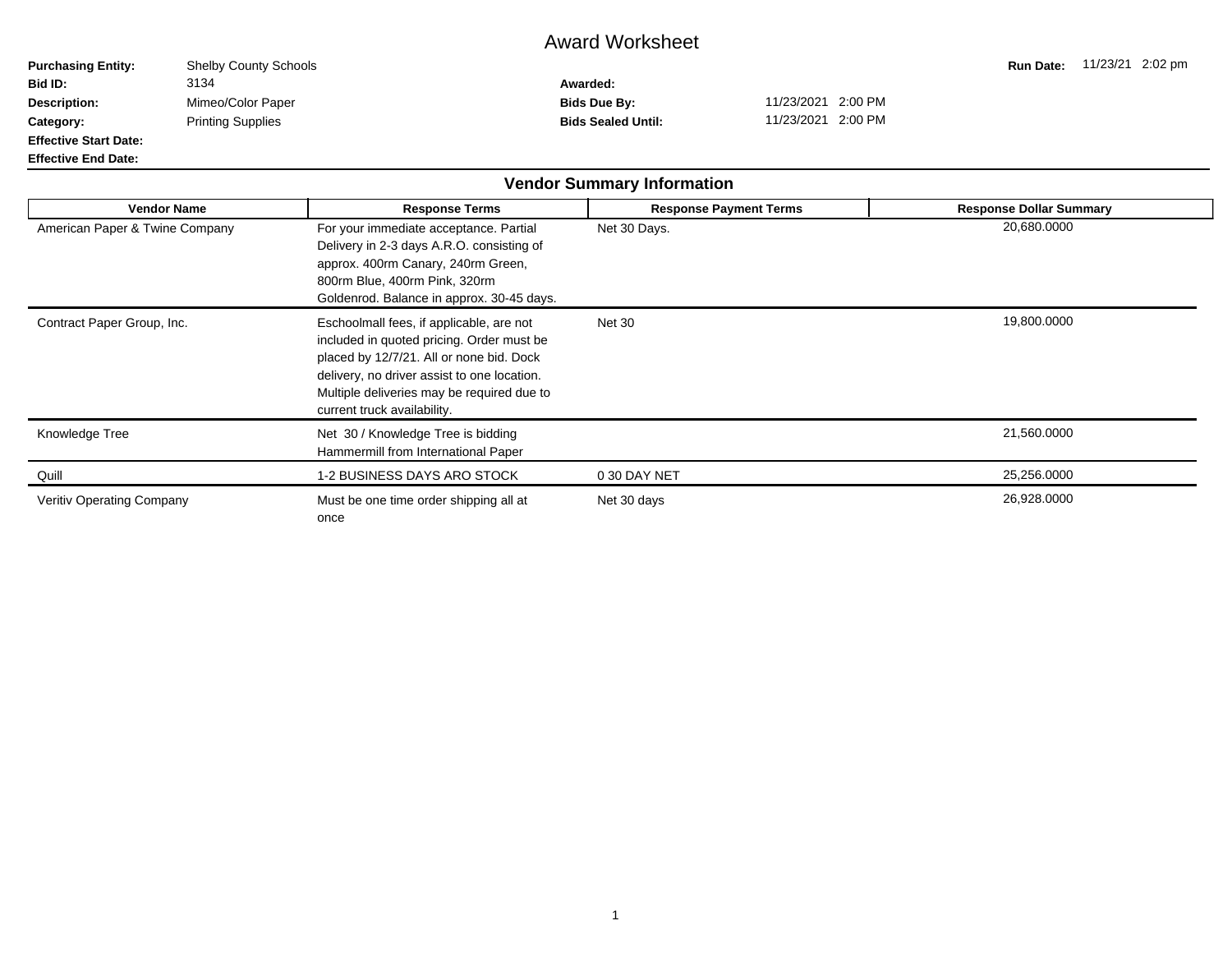| Line<br>Number | Lot<br>Code | <b>Item Description</b>                                                                                 | <b>Purchase Unit</b>         | Vendor                                                                                   | <b>Bid Price</b> | <b>Response</b><br>Quantity | <b>Total Price</b> | Pending<br>Award<br>Quantity | Pending<br>Award<br><b>Total</b> | Pending<br>Award |
|----------------|-------------|---------------------------------------------------------------------------------------------------------|------------------------------|------------------------------------------------------------------------------------------|------------------|-----------------------------|--------------------|------------------------------|----------------------------------|------------------|
|                |             | No lotted items found for the selected criteria.<br>Item $#: 1$<br>PAPER, MIMEO, CANARY 8<br>$1/2$ X 11 | 1 - Count                    | Contract Paper Group, Inc.                                                               | 4.5000           | 800                         | 3,600.00           |                              |                                  |                  |
|                |             | <b>Manufacturer &amp; Part Number:</b>                                                                  | Premium Colors               |                                                                                          |                  |                             |                    |                              |                                  |                  |
|                |             | Quoted as Spec'd:<br>Yes                                                                                |                              | Product Number: 4760050                                                                  |                  |                             |                    |                              |                                  |                  |
|                |             | Item Notes: 800 count reams                                                                             |                              |                                                                                          |                  |                             |                    |                              |                                  |                  |
|                |             | Item $#: 1$<br>PAPER, MIMEO, CANARY 8<br>$1/2$ X 11<br><b>Manufacturer &amp; Part Number:</b>           | 1 - Count<br>Domtar - 558403 | American Paper & Twine<br>Company                                                        | 4.7000           | 800                         | 3,760.00           |                              |                                  |                  |
|                |             | Quoted as Spec'd:<br>Yes                                                                                |                              | Product Number: 558403                                                                   |                  |                             |                    |                              |                                  |                  |
|                |             | Item $#: 1$                                                                                             | 1 - Count                    | Knowledge Tree                                                                           | 4.9000           | 800                         | 3,920.00           |                              |                                  |                  |
|                |             | PAPER, MIMEO, CANARY 8<br>$1/2$ X 11<br><b>Manufacturer &amp; Part Number:</b>                          | Hammermill / IP - HAM103341  |                                                                                          |                  |                             |                    |                              |                                  |                  |
|                |             |                                                                                                         |                              | Product Number: HAM103341                                                                |                  |                             |                    |                              |                                  |                  |
|                |             | Quoted as Spec'd:<br>Yes                                                                                |                              |                                                                                          |                  |                             |                    |                              |                                  |                  |
|                |             |                                                                                                         |                              | Response Item Notes: Knowledge Tree is bidding Hammermill Knowledge Tree is Local Vendor |                  |                             |                    |                              |                                  |                  |
|                |             | Item $#: 1$<br>PAPER, MIMEO, CANARY 8<br>$1/2$ X 11                                                     | 1 - Count                    | Quill                                                                                    | 5.7400           | 800                         | 4,592.00           |                              |                                  |                  |
|                |             | <b>Manufacturer &amp; Part Number:</b>                                                                  | QUILL - 720563               |                                                                                          |                  |                             |                    |                              |                                  |                  |
|                |             | Quoted as Spec'd:<br>Yes                                                                                |                              | Product Number: 720563                                                                   |                  |                             |                    |                              |                                  |                  |
|                |             | Response Item Payment Terms: 0 30 DAY NET                                                               |                              |                                                                                          |                  |                             |                    |                              |                                  |                  |
|                |             | Response Item Notes: 1-2 BUSINESS DAYS ARO STOCK SEE SPEC SHEET                                         |                              |                                                                                          |                  |                             |                    |                              |                                  |                  |
|                |             | Item $#: 1$<br>PAPER, MIMEO, CANARY 8<br>1/2 X 11                                                       | 1 - Count                    | Veritiv Operating<br>Company                                                             | 6.1200           | 800                         | 4,896.00           |                              |                                  |                  |
|                |             | <b>Manufacturer &amp; Part Number:</b>                                                                  | Sylvamo - 103341             |                                                                                          |                  |                             |                    |                              |                                  |                  |
|                |             | Quoted as Spec'd:<br>Yes                                                                                |                              | Product Number: 10003549                                                                 |                  |                             |                    |                              |                                  |                  |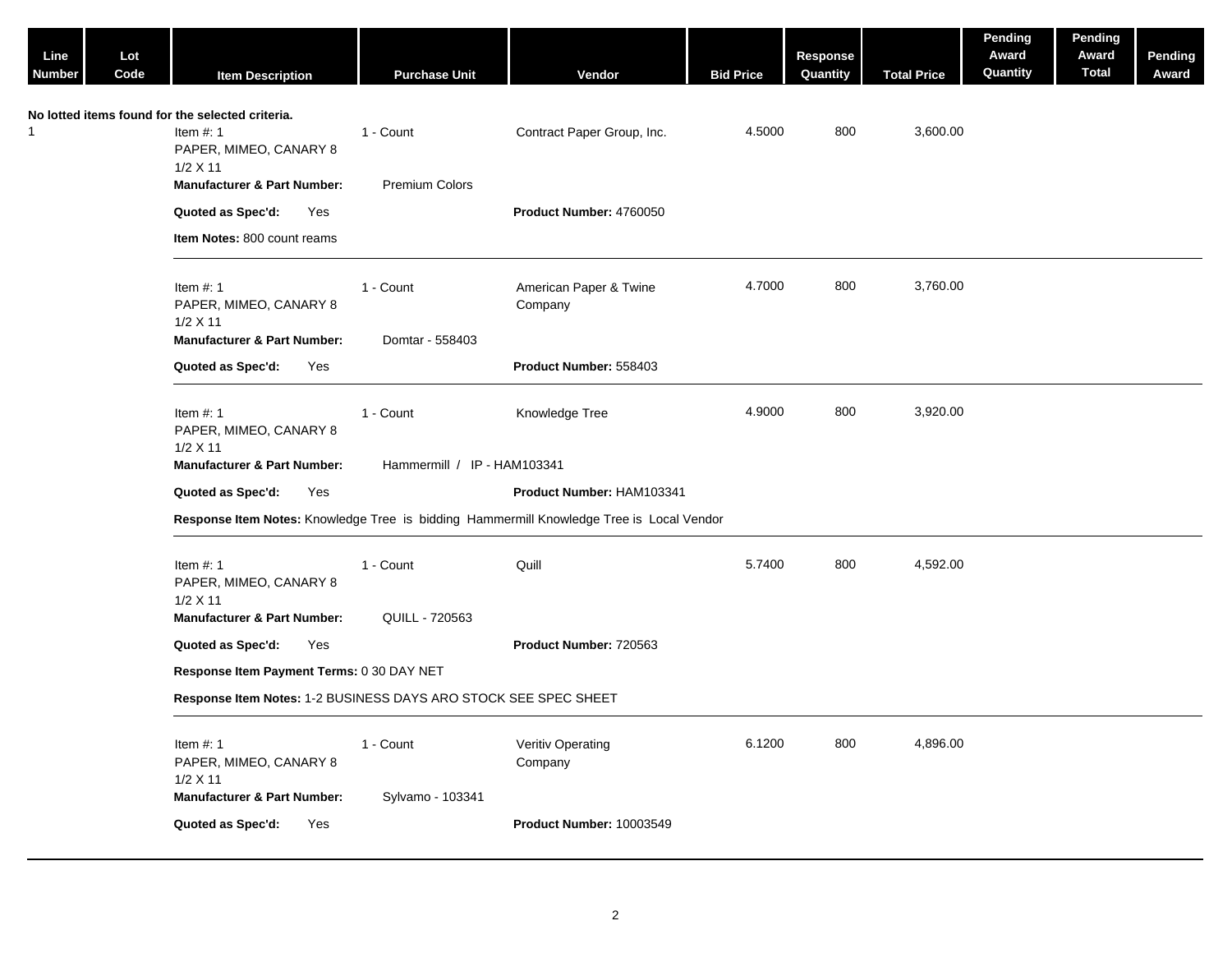| Line<br><b>Number</b> | Lot<br>Code | <b>Item Description</b>                                                                    | <b>Purchase Unit</b>          | Vendor                                                                                   | <b>Bid Price</b> | Response<br>Quantity | <b>Total Price</b> | Pending<br>Award<br>Quantity | Pending<br>Award<br><b>Total</b> | <b>Pending</b><br>Award |  |
|-----------------------|-------------|--------------------------------------------------------------------------------------------|-------------------------------|------------------------------------------------------------------------------------------|------------------|----------------------|--------------------|------------------------------|----------------------------------|-------------------------|--|
| 2                     |             | Item $#: 2$<br>PAPER, MIMEO, GREEN 8<br>$1/2$ X 11                                         | 1 - Count                     | Contract Paper Group, Inc.                                                               | 4.5000           | 1,200                | 5,400.00           |                              |                                  |                         |  |
|                       |             | <b>Manufacturer &amp; Part Number:</b>                                                     | Premium Colors                |                                                                                          |                  |                      |                    |                              |                                  |                         |  |
|                       |             | Quoted as Spec'd:<br>Yes                                                                   |                               | Product Number: 4761050                                                                  |                  |                      |                    |                              |                                  |                         |  |
|                       |             | Item Notes: 1200 count reams                                                               |                               |                                                                                          |                  |                      |                    |                              |                                  |                         |  |
|                       |             | Item $#: 2$<br>PAPER, MIMEO, GREEN 8<br>$1/2$ X 11                                         | 1 - Count                     | American Paper & Twine<br>Company                                                        | 4.7000           | 1,200                | 5,640.00           |                              |                                  |                         |  |
|                       |             | <b>Manufacturer &amp; Part Number:</b>                                                     | Domtar - 558601               |                                                                                          |                  |                      |                    |                              |                                  |                         |  |
|                       |             | Quoted as Spec'd:<br>Yes                                                                   |                               | Product Number: 558601                                                                   |                  |                      |                    |                              |                                  |                         |  |
|                       |             | Item $#: 2$<br>PAPER, MIMEO, GREEN 8<br>$1/2$ X 11                                         | 1 - Count                     | Knowledge Tree                                                                           | 4.9000           | 1,200                | 5,880.00           |                              |                                  |                         |  |
|                       |             | <b>Manufacturer &amp; Part Number:</b>                                                     | HAMMERMILL / IP - HAM103366   |                                                                                          |                  |                      |                    |                              |                                  |                         |  |
|                       |             | Quoted as Spec'd:<br>Yes                                                                   |                               | Product Number: HAM103366                                                                |                  |                      |                    |                              |                                  |                         |  |
|                       |             |                                                                                            |                               | Response Item Notes: Knowledge Tree is bidding Hammermill Knowledge Tree is Local Vendor |                  |                      |                    |                              |                                  |                         |  |
|                       |             | Item $#: 2$<br>PAPER, MIMEO, GREEN 8<br>$1/2$ X 11                                         | 1 - Count                     | Quill                                                                                    | 5.7400           | 1,200                | 6,888.00           |                              |                                  |                         |  |
|                       |             | <b>Manufacturer &amp; Part Number:</b>                                                     | QUILL - 720561                |                                                                                          |                  |                      |                    |                              |                                  |                         |  |
|                       |             | Quoted as Spec'd:<br>Yes                                                                   |                               | Product Number: 720561                                                                   |                  |                      |                    |                              |                                  |                         |  |
|                       |             | Response Item Payment Terms: 0 30 DAY NET                                                  |                               |                                                                                          |                  |                      |                    |                              |                                  |                         |  |
|                       |             | Response Item Notes: 1-2 BUSINESS DAYS ARO STOCK SEE SPEC SHEET                            |                               |                                                                                          |                  |                      |                    |                              |                                  |                         |  |
|                       |             | Item $#: 2$<br>PAPER, MIMEO, GREEN 8<br>1/2 X 11<br><b>Manufacturer &amp; Part Number:</b> | 1 - Count<br>Sylvamo - 103366 | Veritiv Operating<br>Company                                                             | 6.1200           | 1,200                | 7,344.00           |                              |                                  |                         |  |
|                       |             | Quoted as Spec'd:<br>Yes                                                                   |                               | Product Number: 10003555                                                                 |                  |                      |                    |                              |                                  |                         |  |
| 3                     |             | Item $#: 3$<br>PAPER, MIMEO, PINK 8 1/2<br>X 11                                            | 1 - Count                     | Contract Paper Group, Inc.                                                               | 4.5000           | 800                  | 3,600.00           |                              |                                  |                         |  |
|                       |             | <b>Manufacturer &amp; Part Number:</b>                                                     | Premium Colors                |                                                                                          |                  |                      |                    |                              |                                  |                         |  |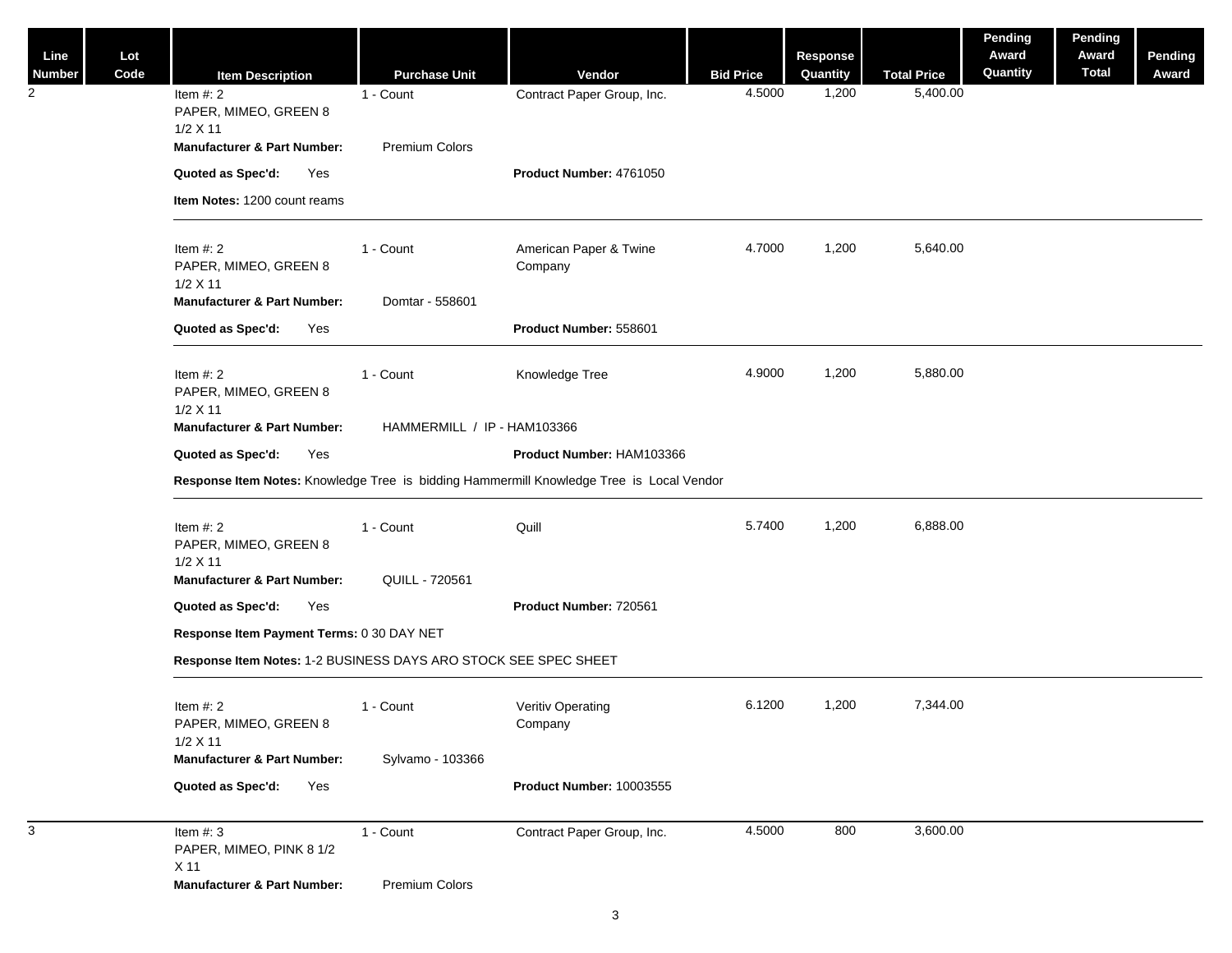| Line<br>Number | Lot<br>Code | <b>Item Description</b>                                         | <b>Purchase Unit</b>        | Vendor                                                                                   | <b>Bid Price</b> | Response<br>Quantity | <b>Total Price</b> | Pending<br>Award<br>Quantity | Pending<br>Award<br><b>Total</b> | <b>Pending</b><br>Award |  |  |
|----------------|-------------|-----------------------------------------------------------------|-----------------------------|------------------------------------------------------------------------------------------|------------------|----------------------|--------------------|------------------------------|----------------------------------|-------------------------|--|--|
|                |             | Quoted as Spec'd:<br>Yes                                        |                             | Product Number: 4763050                                                                  |                  |                      |                    |                              |                                  |                         |  |  |
|                |             | Item Notes: 800 count reams                                     |                             |                                                                                          |                  |                      |                    |                              |                                  |                         |  |  |
|                |             | Item $#: 3$<br>PAPER, MIMEO, PINK 8 1/2<br>X 11                 | 1 - Count                   | American Paper & Twine<br>Company                                                        | 4.7000           | 800                  | 3,760.00           |                              |                                  |                         |  |  |
|                |             | <b>Manufacturer &amp; Part Number:</b>                          | Domtar - 559005             |                                                                                          |                  |                      |                    |                              |                                  |                         |  |  |
|                |             | Quoted as Spec'd:<br>Yes                                        |                             | Product Number: 559005                                                                   |                  |                      |                    |                              |                                  |                         |  |  |
|                |             | Item $#: 3$<br>PAPER, MIMEO, PINK 8 1/2<br>X 11                 | 1 - Count                   | Knowledge Tree                                                                           | 4.9000           | 800                  | 3,920.00           |                              |                                  |                         |  |  |
|                |             | <b>Manufacturer &amp; Part Number:</b>                          | HAMMERMILL / IP - HAM103382 |                                                                                          |                  |                      |                    |                              |                                  |                         |  |  |
|                |             | Quoted as Spec'd:<br>Yes                                        |                             | Product Number: HAM103382                                                                |                  |                      |                    |                              |                                  |                         |  |  |
|                |             |                                                                 |                             | Response Item Notes: Knowledge Tree is bidding Hammermill Knowledge Tree is Local Vendor |                  |                      |                    |                              |                                  |                         |  |  |
|                |             |                                                                 |                             |                                                                                          |                  |                      |                    |                              |                                  |                         |  |  |
|                |             | Item $#: 3$<br>PAPER, MIMEO, PINK 8 1/2<br>X 11                 | 1 - Count                   | Quill                                                                                    | 5.7400           | 800                  | 4,592.00           |                              |                                  |                         |  |  |
|                |             | <b>Manufacturer &amp; Part Number:</b>                          | <b>QUILL - 720567</b>       |                                                                                          |                  |                      |                    |                              |                                  |                         |  |  |
|                |             | Quoted as Spec'd:<br>Yes                                        |                             | Product Number: 720567                                                                   |                  |                      |                    |                              |                                  |                         |  |  |
|                |             | Response Item Payment Terms: 0 30 DAY NET                       |                             |                                                                                          |                  |                      |                    |                              |                                  |                         |  |  |
|                |             | Response Item Notes: 1-2 BUISNESS DAYS ARO STOCK SEE SPEC SHEET |                             |                                                                                          |                  |                      |                    |                              |                                  |                         |  |  |
|                |             | Item $#: 3$<br>PAPER, MIMEO, PINK 8 1/2<br>X 11                 | 1 - Count                   | Veritiv Operating<br>Company                                                             | 6.1200           | 800                  | 4,896.00           |                              |                                  |                         |  |  |
|                |             | <b>Manufacturer &amp; Part Number:</b>                          | Sylvamo - 103382            |                                                                                          |                  |                      |                    |                              |                                  |                         |  |  |
|                |             | Quoted as Spec'd:<br>Yes                                        |                             | Product Number: 10003561                                                                 |                  |                      |                    |                              |                                  |                         |  |  |
| 4              |             | Item $#: 4$<br>PAPER, MIMEO, BLUE 8 1/2<br>X 11                 | 1 - Count                   | Contract Paper Group, Inc.                                                               | 4.5000           | 800                  | 3,600.00           |                              |                                  |                         |  |  |
|                |             | <b>Manufacturer &amp; Part Number:</b>                          | Premium Colors              |                                                                                          |                  |                      |                    |                              |                                  |                         |  |  |
|                |             | Quoted as Spec'd:<br>Yes                                        |                             | Product Number: 4762050                                                                  |                  |                      |                    |                              |                                  |                         |  |  |
|                |             | Item Notes: 800 count reams                                     |                             |                                                                                          |                  |                      |                    |                              |                                  |                         |  |  |
|                |             |                                                                 |                             |                                                                                          |                  |                      |                    |                              |                                  |                         |  |  |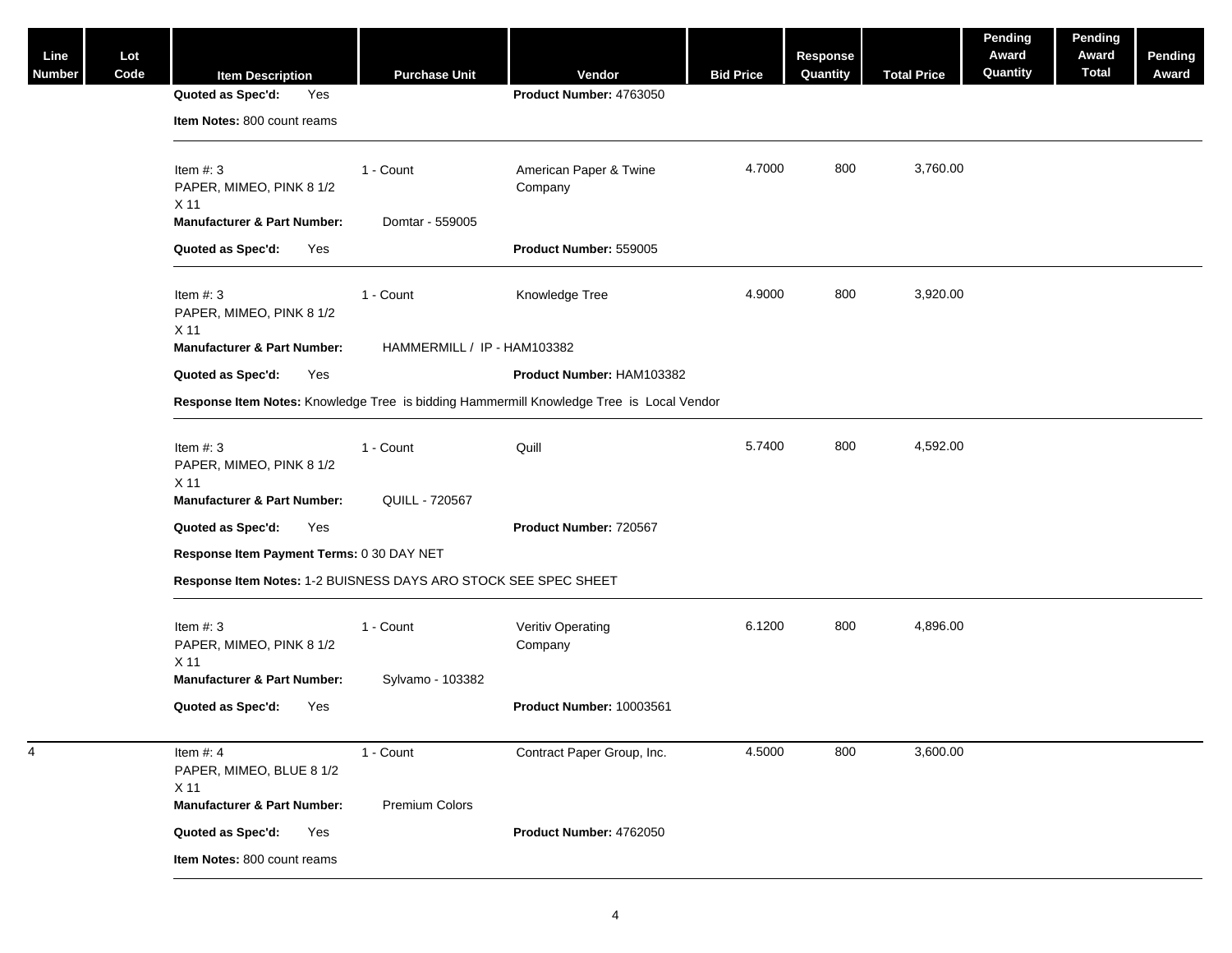| Line<br><b>Number</b> | Lot<br>Code | <b>Item Description</b>                                                                  | <b>Purchase Unit</b>        | Vendor                            | <b>Bid Price</b> | <b>Response</b><br>Quantity | <b>Total Price</b> | Pending<br>Award<br>Quantity | Pending<br>Award<br><b>Total</b> | Pending<br>Award |  |
|-----------------------|-------------|------------------------------------------------------------------------------------------|-----------------------------|-----------------------------------|------------------|-----------------------------|--------------------|------------------------------|----------------------------------|------------------|--|
|                       |             | Item $#: 4$<br>PAPER, MIMEO, BLUE 8 1/2<br>X 11                                          | 1 - Count                   | American Paper & Twine<br>Company | 4.7000           | 800                         | 3,760.00           |                              |                                  |                  |  |
|                       |             | <b>Manufacturer &amp; Part Number:</b>                                                   | Domtar - 558809             |                                   |                  |                             |                    |                              |                                  |                  |  |
|                       |             | Quoted as Spec'd:<br>Yes                                                                 |                             | Product Number: 558809            |                  |                             |                    |                              |                                  |                  |  |
|                       |             | Item $#: 4$<br>PAPER, MIMEO, BLUE 8 1/2<br>X 11                                          | 1 - Count                   | Knowledge Tree                    | 4.9000           | 800                         | 3,920.00           |                              |                                  |                  |  |
|                       |             | <b>Manufacturer &amp; Part Number:</b>                                                   | HAMMERMILL / IP - HAM103309 |                                   |                  |                             |                    |                              |                                  |                  |  |
|                       |             | Quoted as Spec'd:<br>Yes                                                                 |                             | Product Number: HAM103309         |                  |                             |                    |                              |                                  |                  |  |
|                       |             | Response Item Notes: Knowledge Tree is bidding Hammermill Knowledge Tree is Local Vendor |                             |                                   |                  |                             |                    |                              |                                  |                  |  |
|                       |             | Item $#: 4$<br>PAPER, MIMEO, BLUE 8 1/2<br>X 11                                          | 1 - Count                   | Quill                             | 5.7400           | 800                         | 4,592.00           |                              |                                  |                  |  |
|                       |             | <b>Manufacturer &amp; Part Number:</b>                                                   | QUILL - 720559              |                                   |                  |                             |                    |                              |                                  |                  |  |
|                       |             | Quoted as Spec'd:<br>Yes                                                                 |                             | Product Number: 720559            |                  |                             |                    |                              |                                  |                  |  |
|                       |             | Response Item Payment Terms: 0 30 DAY NET                                                |                             |                                   |                  |                             |                    |                              |                                  |                  |  |
|                       |             | Response Item Notes: 1-2 BUSINESS DAYS ARO STOCK SEE SPEC SHEET                          |                             |                                   |                  |                             |                    |                              |                                  |                  |  |
|                       |             | Item $#: 4$<br>PAPER, MIMEO, BLUE 8 1/2<br>X 11                                          | 1 - Count                   | Veritiv Operating<br>Company      | 6.1200           | 800                         | 4,896.00           |                              |                                  |                  |  |
|                       |             | <b>Manufacturer &amp; Part Number:</b>                                                   | Sylvamo - 103309            |                                   |                  |                             |                    |                              |                                  |                  |  |
|                       |             | Quoted as Spec'd:<br>Yes                                                                 |                             | Product Number: 10003546          |                  |                             |                    |                              |                                  |                  |  |
| 5                     |             | Item $#: 5$<br>PAPER, MIMEO, GOLD 8 1/2<br>X 11                                          | 1 - Count                   | Contract Paper Group, Inc.        | 4.5000           | 800                         | 3,600.00           |                              |                                  |                  |  |
|                       |             | <b>Manufacturer &amp; Part Number:</b>                                                   | Premium Colors              |                                   |                  |                             |                    |                              |                                  |                  |  |
|                       |             | Quoted as Spec'd:<br>Yes                                                                 |                             | Product Number: 4764050           |                  |                             |                    |                              |                                  |                  |  |
|                       |             | Item Notes: 800 count reams                                                              |                             |                                   |                  |                             |                    |                              |                                  |                  |  |
|                       |             | Item $#: 5$<br>PAPER, MIMEO, GOLD 8 1/2<br>X 11                                          | 1 - Count                   | American Paper & Twine<br>Company | 4.7000           | 800                         | 3,760.00           |                              |                                  |                  |  |
|                       |             | <b>Manufacturer &amp; Part Number:</b>                                                   | Domtar - 559401             |                                   |                  |                             |                    |                              |                                  |                  |  |